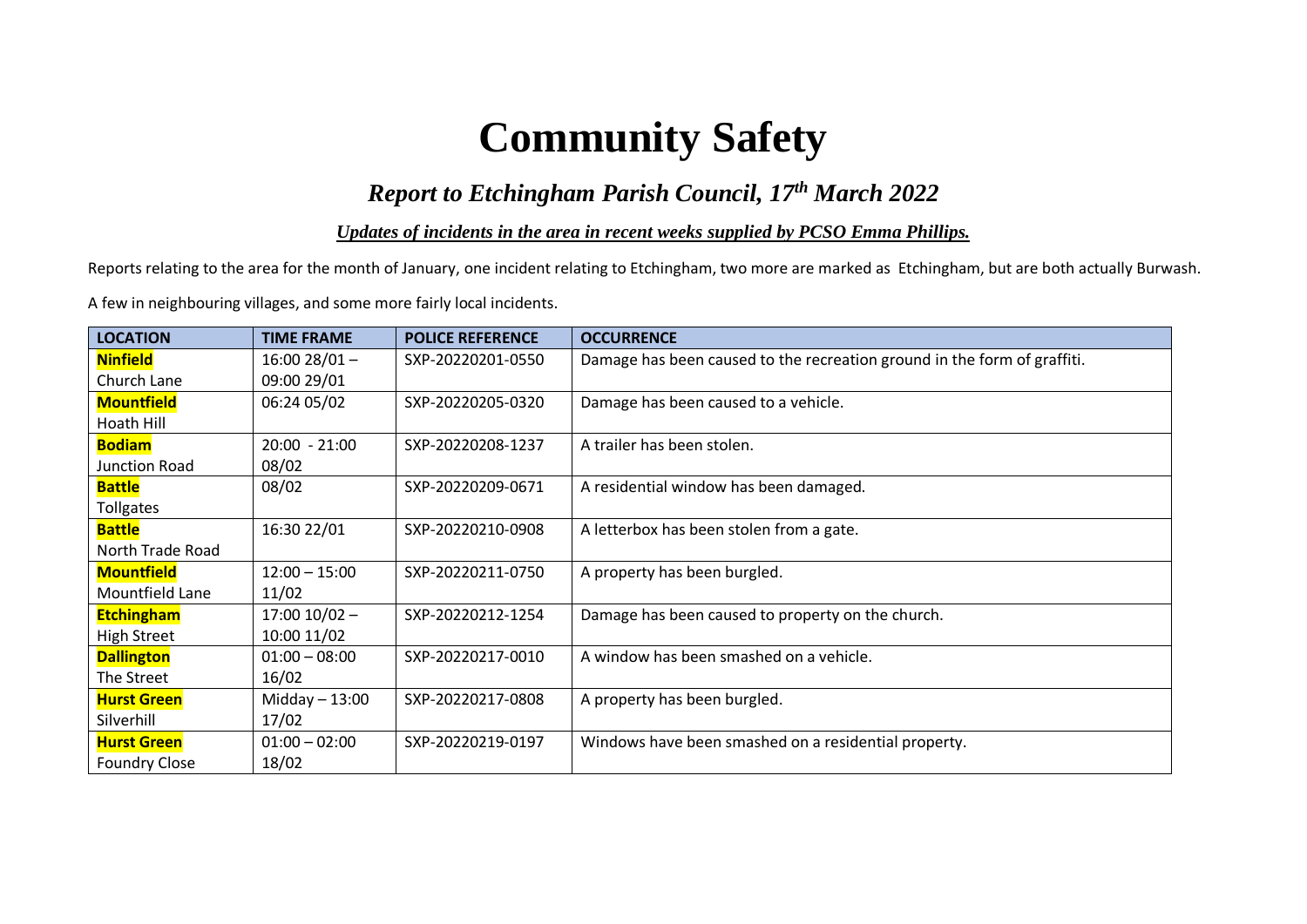| <b>Battle</b>      | $10:00$ $18/02$ - | SXP-20220219-0669 | A moped has been stolen.         |
|--------------------|-------------------|-------------------|----------------------------------|
| The Grove          | 11:00 19/02       |                   |                                  |
| <b>Bodiam</b>      | $17:00$ $19/02$ - | SXP-20220220-0307 | A mini tractor has been stolen.  |
|                    | 08:00 20/02       |                   |                                  |
| Battle             | $20:00$ 18/02 -   | SXP-20220220-0780 | A vehicle has been damaged.      |
| North Trade Road   | 07:15 19/02       |                   |                                  |
| <b>Staplecross</b> | $18:00$ $10/02$ - | SXP-20220225-0060 | A property has been broken into. |
|                    | 19:00 22/02       |                   |                                  |

## *Other items to take note of;*

## *Garden machinery;*

We are approaching the time of year when a lot more garden machinery will be in use, don't leave machines unattended if they are in clear view from the road. Make sure all equipment is in your sheds or garage at night, make sure these buildings are secure and as difficult as possible to get into, alarmed if possible, and motion activated lighting can be a very good deterrent.

#### *Reminder to dog owners;*

As we approach spring, many farmers are already in lambing season. A reminder to dog owners about their responsibility to keep their dogs under close control when walking through or near to fields of livestock, in particular sheep and to stick to public rights of way.

Livestock worrying is a criminal offence and Police are encouraging farmers to report every instance to police.